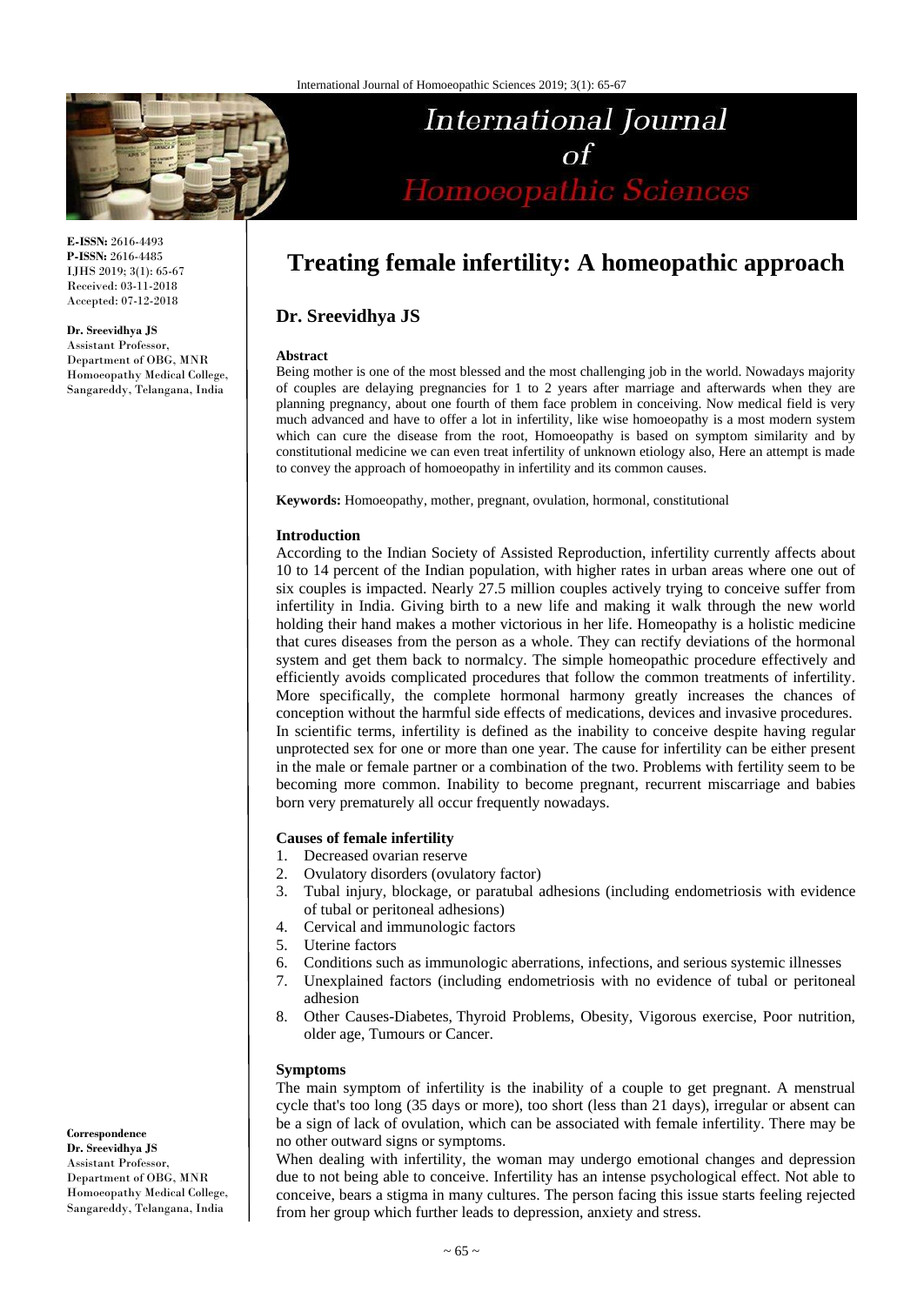Research shows that stress is a major factor, as well as the primary reason for infertility problems. Therefore the homeopath plans the medication separately for every individual, by understanding her physical, as well as emotional and mental or spiritual imbalances. That is why this system becomes an excellent option for those seeking help with this issue, as it addresses health on a deep holistic level. The homeopath carefully prescribes the medicine that works on the real cause of infertility, along with other symptoms like any type of pain, stress, etc.

## **Investigations for infirmity**

Main objectives of investigation is

- To detect the etiological factors
- To rectify the abnormality in an attempt to improve the fertility
- To give assurance with explanation to the couple if no abnormality detected.

Before going into proper investigation, history of the patient should be documented regarding age, duration of marriage general medical history, surgical history, menstrual history, contraceptive practices adopted, previous obstetrical history if any, sexual problems etc should to be enquired. General systemic and gynecological examination should be done to detect any abnormality which may hinder fertility.

**Ultrasonography:** To rule out pelvic pathology.

**Hysterosalpingography:** To know the patency of the fallopian tube.

Laparoscopy: To visualize uterus and the tube for any pathology.

### **Methods to Document Ovulation Luteinizing Hormone Monitoring**

Documentation of the LH surge represents a remarkably reproducible method of predicting ovulation. Ovulation occurs 34 to 36 hours after the onset of the LH surge and about 10 to 12 hours after the LH peak Urine LH detection kits is also available and its accuracy is 90%.Ovulation usually occurs within 14-26 hours of detection of urine LH surge and almost within 48 hours. The test should be done on daily basis. It is to be started 2-3 days before the expected surge depending upon the cycle length. Serum LH measurements may be necessary for more accuracy.

### **Midluteal Serum Progesterone**

Elevations in serum levels of progesterone constitute indirect evidence of ovulation. A level above 3 ng/mL (10 nmol/L) typically confirms ovulation.

### **Serum estradiol**

Serum estradiol attains peak rise approximately 24 hours prior to LH surge and about 24-36 hours prior to ovulation.

## **Basal Body Temperature**

The least expensive method of confirming ovulation is for the patient to record her temperature each morning on a basal body temperature (BBT) chart.

# **Ultrasound Monitoring**

Ovulation can also be documented by monitoring the development of a dominant Follicle by ultrasound until ovulation takes place.

# **Postcoital Test**

Cervical factor is a cause of infertility in 5% of infertile couples. The PCT is designed to assess the quality of cervical mucus, the presence and number of motile sperm in the female reproductive tract after coitus, and the interaction between cervical mucus and sperm. It is to be performed just before ovulation because its proper interpretation requires the examination of cervical mucus at a time of sufficient estrogen exposure.

## **Homoeopathic management**

**Abroma Radix Q -** Abroma radix is a good remedy for female infertility when irregular menstrual disorder occurs. Dysmenorrhea. The menstrual flow may be scanty or copious. Give 5 drops in water three times daily from the first day of menstrual flow for seven days, it will correct menstrual disorder and will bring on conception, if intercourse is performed after cessation of menses.

**Borax -** Borax is one of the top homoeopathic medicines for infertility in females due to acid vaginal discharges. These vaginal discharges are acrid, destructive and kill the sperms. It is prescribed when the vaginal discharge is like the white of an egg, acrid, copious and warm. In such cases, Borax favors easy conception. It is an effective remedy when conception is difficult after D & C.

**Natrum Phos** - Natrum Phos is another remedy for acid vaginal discharge which kill sperms. Natrum Phos.is indicated for infertility in women who have acrid, irritating, creamy, honey-colored vaginal discharges. The discharge also smells sour.

**Calcarea Carb -** Calcarea carb. is an effective remedy for infertility in females due to too profuse or too prolonged periods. The periods also appear before time.

**Aletris Farinosa Q-** In Aletris farinosa, the main symptoms are early and copious menses with infertility. Leucorrhea, anaemia, weakness, tiredness and fatigue may also persist with menorrhagia. Aletris Farinosa is also prescribed where a tendency for frequent abortions is person.

**Pulsatilla Nig** - Pulsatilla is one of the top homoeopathic medicines for infertility in females with short, scanty menses. Pulsatilla is homeopathic medicine for infertility in women who have faced menstrual irregularities since their menarche. The menses always get delayed and never appear on the expected date. The menstrual discharge is also scanty and remains for a very short time. Pulsatilla also tops the list of homeopathic medicines for infertility in females suffering from PCOD.

**Sepia -** It is prescribed for infertility in females where the menses are short, scanty and suppressed. Along with this a prominent symptom of bearing down sensation in uterus may be present. Aversion to sex is also present. The vagina may be excessively dry with pain while intercourse. Irregular or absent ovulation, Low sex drive in men.

**Agnus Castus** - Agnus csatus is an effective remedy for infertility in females with decreased sexual desire. Agnus Castus is used when aversion to sex is there. Excessive masturbation may be a cause behind this. The genitals are